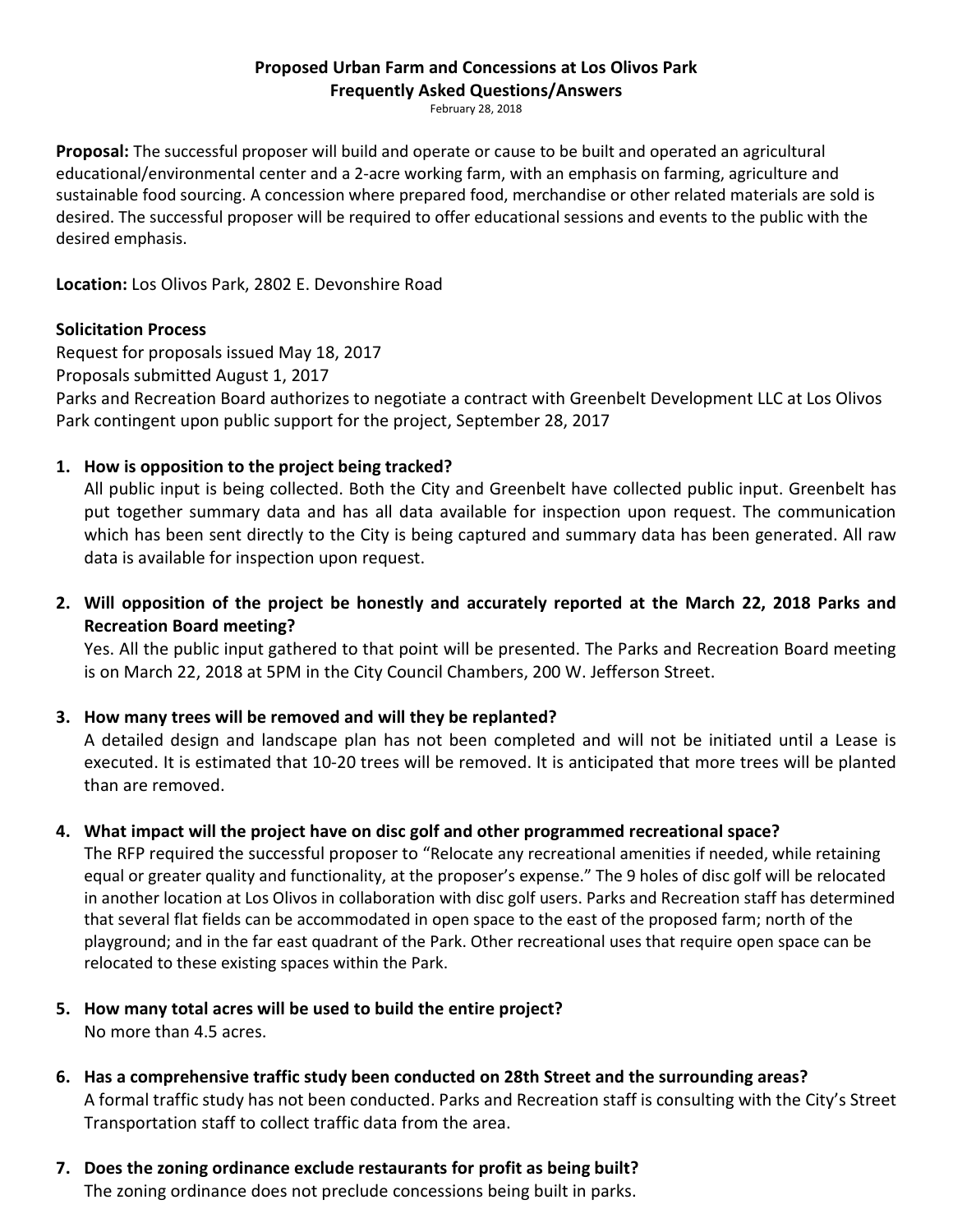## 8. What is the square footage of the proposed buildings and restaurant?

| <b>Fast Casual Concession and Market</b> | $+/-$ 4000 square feet |
|------------------------------------------|------------------------|
| <b>Full Service Concession</b>           | $+/- 6000$ square feet |
| Administration                           | $+/- 2000$ square feet |
| <b>Community Education Facility</b>      | $+/- 2500$ square feet |

### 9. At what point will the City begin to collect revenue from the restaurant?

Annual payments are due for the previous year upon the anniversary of the issuance of the first concession building permit. Greenbelt has 3 years to design, construct and open the concession - a time period in which no revenue is being generated. The first payment would be due at the end of the fourth year and then every year thereafter for the term of the lease.

#### 10. What are the dates of past and present public and community meetings and how were they advertised?

| November 30, 2017 | Devonshire Senior Center 10AM-5PM | Flyer at the Center       |
|-------------------|-----------------------------------|---------------------------|
|                   | Geared toward Senior Center users |                           |
| December 11, 2017 | Devonshire Senior Center 10AM-7PM | mailers, door<br>22,000   |
| January 11, 2018  | Devonshire Senior Center 10AM-7PM | knocking in immediate     |
|                   |                                   | area around the Park      |
| February 27, 2018 | Devonshire Senior Center 3PM-7PM  | Email invitations, direct |
|                   |                                   | US mail, signage at the   |
|                   |                                   | Park                      |

#### 11. What was the process for surveying the community?

The Neighborhood Services Department within the City of Phoenix maintains lists of addresses for businesses and households. The Request for Proposal (RFP) for this project required the successful proposer to notify addresses in a 2-mile radius of the park. This resulted in 22,000 mailers. In addition, two public open houses were conducted, a website was developed, and individuals knocked on 395 doors in the area immediate to the Park.

## 12. What is the RFP process?

The Request for Proposal (RFP) process allows individuals, businesses and non-profit organizations a fair and competitive way to propose for a service or product the City may be seeking. The submittals are evaluated and scored by an independent panel and the proposal is awarded to the highest scoring proposer.

## 13. In the event the restaurant is not successful, what is the City's plan for recovering funds and restoring the area?

The lease will have a Maintenance Contingency Fund equal to two years of Los Olivos Park maintenance costs. If a new operator needs to be obtained, the Maintenance Contingency Fund will allow the City to be able to keep the park in a safe, usable condition until a new RFP process can be implemented and a new urban farm and concessions operator can be obtained.

#### 14. What is the term of the lease?

If the project is approved by the Parks and Recreation Board at their public meeting on March 22, 2018, the City and Greenbelt will enter into a 40-year lease.